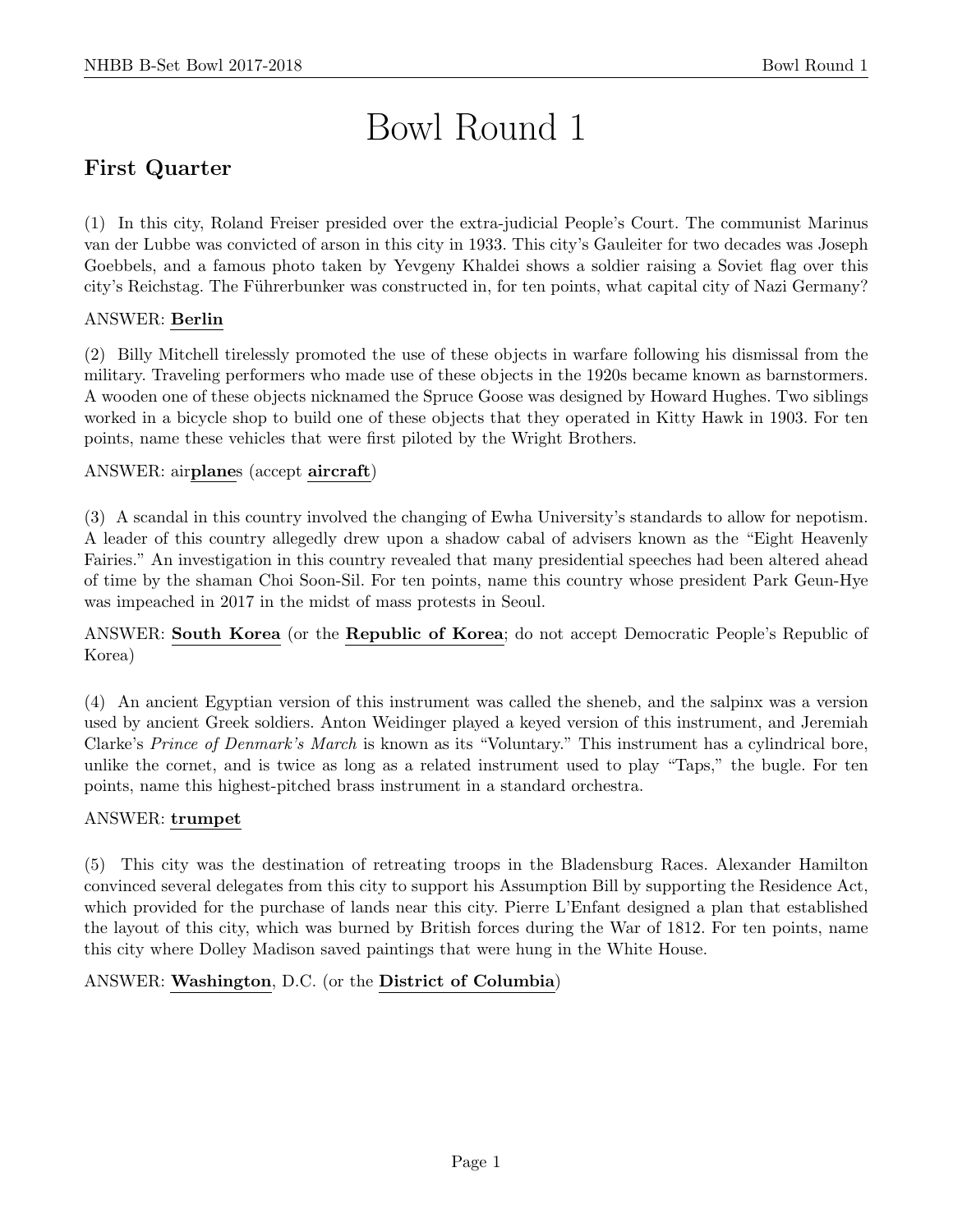(6) In his work as an astrologer, this scientist gained notoriety after successfully predicting a Turkish incursion and an extremely cold winter. In this scientist's *Mysterium Cosmographicum*, he proposed that the six known planets are organized in a system defined by Platonic solids. This assistant to Tycho Brahe [ty-ko bra-hee] noted that Mars sweeps out equal areas in equal times and travels in an elliptical orbit. For ten points, name this German astronomer who discovered the three laws of planetary motion.

#### ANSWER: Johannes Kepler

(7) One leader of this empire passed the Ecloga law code and ruled after the 20 Years Anarchy. A leader of this empire won the Battle of Kleidion and married his sister Anna to Vladimir the Great of Kiev. Tribonian composed a law code of this empire named for a leader who faced the Nika Riots. Basil II the Bulgar Slayer ruled this empire, which was founded by Constantine I. For ten points, name this empire, ruled by Justinian the Great from Constantinople, that fell in 1453.

ANSWER: Byzantine Empire (accept Eastern Roman Empire; do not prompt on Rome or Roman Empire alone)

(8) In 1962, this Prime Minister's country lost the Aksai Chin region to China after a brief border war. After this man's mentor was assassinated, this man gave an impromptu speech in which he said "the light has gone out of our lives." On the eve of his nation's independence, this leader described his people's "tryst with destiny." For ten points, name this protégé of Mahatma Gandhi and opponent of Muhammad Ali Jinnah, the first and longest-serving Prime Minister of India.

#### ANSWER: Jawaharlal Nehru

(9) J.M.W. Turner showed this man standing, cross-armed, in front of a soldier in the painting War. Ingres [ahng] showed this man with symbols of Charlemagne and Caesar on his Imperial Throne, while a painting by Orchardson shows this man on the ship Bellerophon heading to his exile. Delaroche painted a realistic version of a scene where this man rides a donkey rather than a rearing horse across the Alps. For ten points, name this emperor of France.

#### ANSWER: Napoléon Bonaparte (accept either; accept Napoléon I)

(10) Charles Hamilton Houston's work for this organization included helping to establish its Legal Defense Fund. This organization, which started publishing the magazine *The Crisis* in 1910, grew out of the Niagara Movement, whose members were forbidden from staying at segregated hotels in New York state. This organization spearheaded legal challenges to Jim Crow laws in the early 20th century. W.E.B. DuBois helped found, for ten points, what civil rights group?

ANSWER: NAACP (or the National Association for the Advancement of Colored People)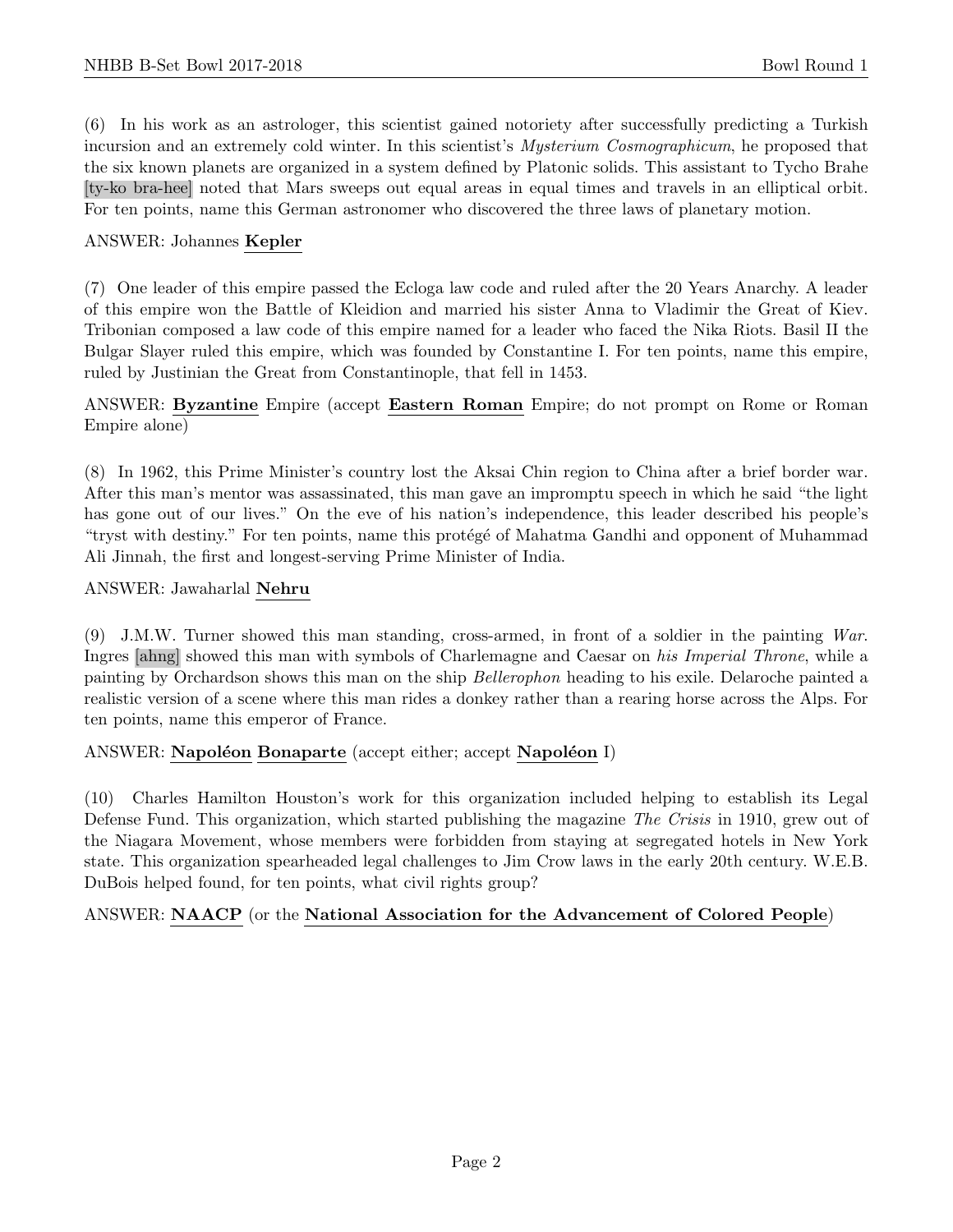# Second Quarter

(1) This river became the site of Fort Brown after a military buildup by Zachary Taylor, whose men were ambushed near this river in the Thornton Affair. A dispute over the deaths of federal troops during the "Spot Resolutions" was prompted by the United States' use of this river, not the Nueces, as a southern boundary; that territorial dispute prompted President Polk to begin the Mexican-American War. For ten points, name this river that forms the south Texan border.

## ANSWER: Rio Grande (or Rio Bravo del Norte)

BONUS: Far from what is now the US-Mexico border, Texas attempted to expand east of the Rio Grande to capture what lucrative trail that connected Independence, Missouri with the capital city of New Mexico?

#### ANSWER: Santa Fe Trail

(2) A prelude to one of these wars was an attempt to kidnap the king known as the Amboise [am-bwahz] Conspiracy. During these wars, the Massacre of Vassy was orchestrated by the Duke of Guise [gheez]. One army in these wars was commanded by the prince of Condé and Gaspard de Coligny [co-lih-nee]. The phrase "Paris is well worth a Mass" was spoken by Henry IV, who ended the last of these wars by issuing the Edict of Nantes, promising toleration. For ten points, name this set of 16th century wars between Protestant Huguenots and Catholics in a certain country.

#### ANSWER: French Wars of Religion

BONUS: A major turning point during the French Wars of Religion was this 1572 mass killing of Huguenots, orchestrated by Catherine de Medici. Coligny was assassinated in this event.

#### ANSWER: St. Bartholomew's Day Massacre

(3) The Battle of Yellow Tavern was a decisive clash between two units of this type. At the start of the Overland Campaign, Philip Sheridan was recalled from the west to lead a unit of this type. A commander of this type of unit, John Buford, established the Union defensive lines at the Battle of Gettysburg. J.E.B. Stuart led a Confederate unit of this type, which were often used in the Civil War for raiding and reconnaissance. For ten points, give this term for units of mounted troops.

## ANSWER: cavalry (accept mounted units before read; accept horsemen or similar answers)

BONUS: Sheridan's cavalry was split off from this main Union army to defeat J.E.B. Stuart's forces at the Battle of Yellow Tavern. George Meade commanded this army, named for a river, at the end of the Civil War.

#### ANSWER: Army of the Potomac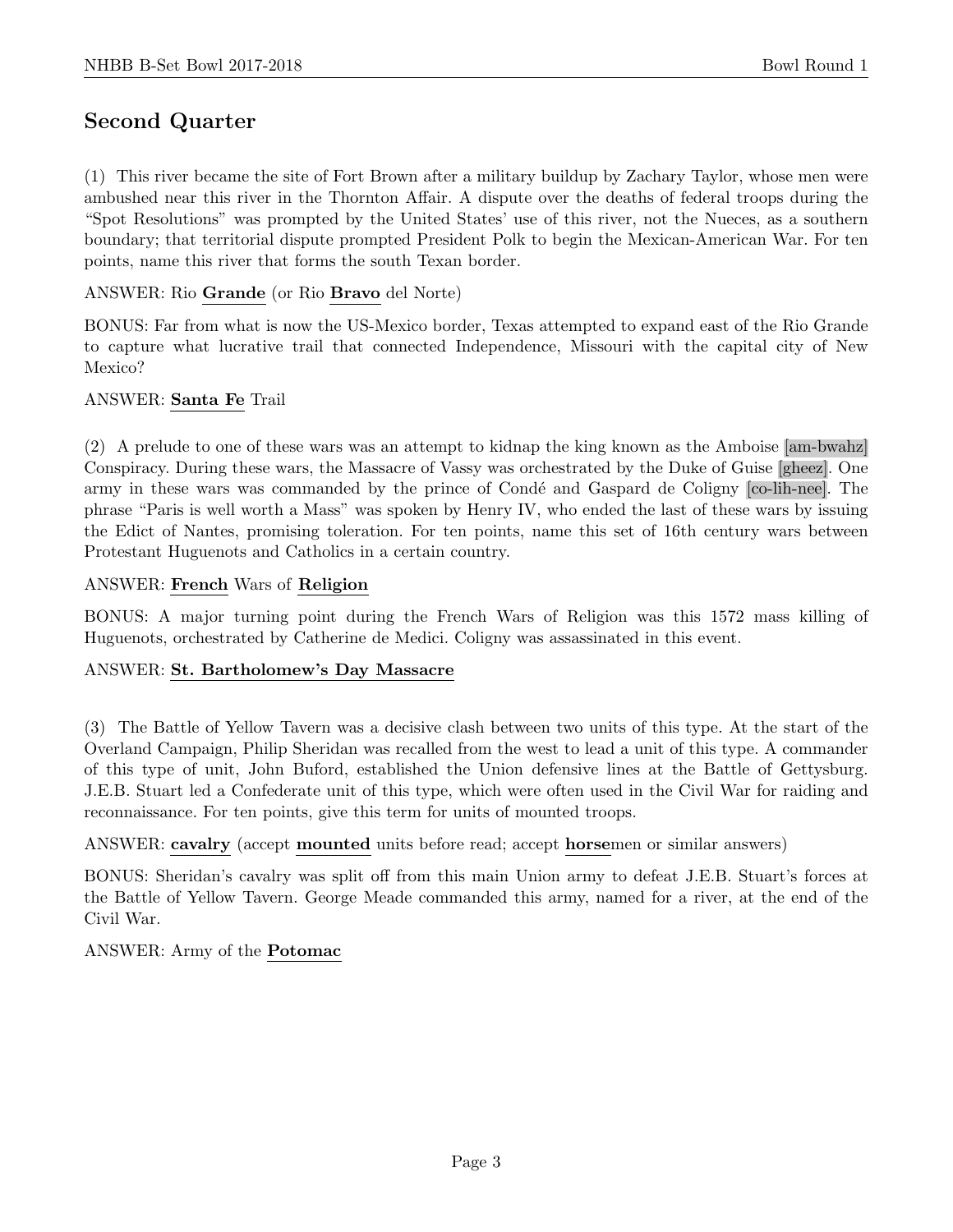(4) In 1642, this man landed at what is now Macquarie Harbor, making its first European discovery. During this man's 1643-44 voyage to find a passage to Chile south of the normal trade route, he mistook the west coast of New Zealand's North Island as the west coast of Australia, thought the Cook Strait was a bay, and missed mainland Australia entirely. For ten points, name this Dutch explorer and namesake of an Australian island state.

#### ANSWER: Abel Tasman

BONUS: While Tasman's boats were floundering around New Zealand, one of them was attacked by a group of these indigenous people of New Zealand.

#### ANSWER: Maori people

(5) This city hosted the only Olympic performance of Eddie "The Eagle" Edwards, a British ski jumper whose performance was bad enough that the Olympics instituted stricter qualification rules. The first Olympic performance of the Jamaican bobsled team came in this city, whose Olympic Saddledome and Stampede Corral were used as venues for its 1988 Winter Olympics. For ten points, name this Canadian city whose NHL team, the Flames, competes with the Edmonton Oilers for bragging rights in Alberta.

#### ANSWER: Calgary

BONUS: Canada failed to win an official gold medal in the Calgary Olympics, but did win a gold medal in this demonstration sport, which involves 40-pound stones. Since this sport was re-added to the Olympics in 1998, Canada has never failed to medal.

#### ANSWER: Men's and/or Women's curling

(6) This man was wounded and captured at the Battle of Aspromonte, after which he retired to Caprera. During the Franco-Prussian War, this general led the Army of the Vosges. After a handshake at Teano, this leader declared his loyalty to King Victor Emanuel II. This ex-member of the Carbonari led his redshirts on the Expedition of the Thousand to conquer the Kingdom of Two Sicilies. For ten points, name this general who led the military campaigns that unified Italy.

#### ANSWER: Giuseppe Garibaldi

BONUS: After fleeing a death sentence, Garibaldi joined the Colorados during the Ragamuffin War to liberate this country, then known as Rio Grande do Sul. Garibaldi made his home in this country's capital, Montevideo.

## ANSWER: Oriental Republic of Uruguay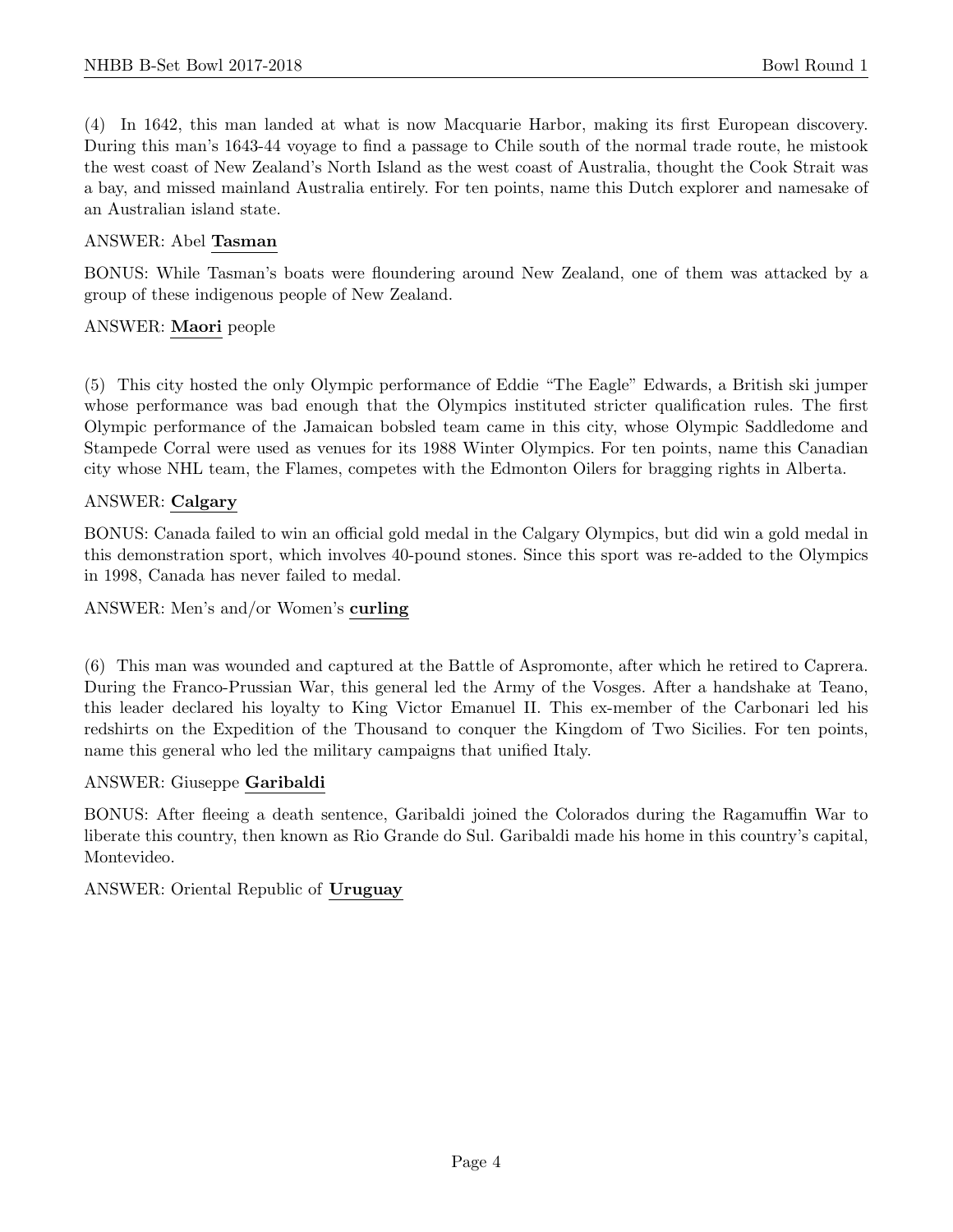(7) This event may have been planned at the "Monday Night Meeting" by George Engel. The word "Ruhe" was supposedly used as a codeword to signal this event, in which police officer Mathias Degan was killed. Anarchist Albert Parsons surrendered after this event, which was held in front of McCormick Harvesting Company by strikers hoping for 8 hour workdays. August Spies was executed for his role in, for ten points, what 1886 bombing and ensuing riot, a turning point of the labor movement?

ANSWER: Haymarket Square riot (or bombing, affair, etc.)

BONUS: The Haymarket Square riot took place in this state. Its governor, John Peter Altgeld, eventually pardoned three of the convicted anarchists.

## ANSWER: Illinois

(8) This empire's religious calendar was based on cycles of thirteen and twenty, resetting in entirety every 260 days. An important primary account of this empire's mythology was compiled by Bernardino de Sahagun and is named the Florentine Codex. According to a myth from this empire, a hummingbird deity guided their ancestors to an island in Lake Texcoco [tesh-ko-ko]. For ten points, what empire's creation myth included Huitzilopochtli [h'weetz-ee-lo-POK-tlee] helping to found the city of Tenochtitlan [ten-oak-teet-lahn]?

## ANSWER: Aztec Empire

BONUS: This Aztec deity, who possesses a name meaning "feathered serpent," retrieves the bones of mankind from the underworld and dips them in his own blood to restore the human race to life. According to popular legend, some Aztecs believed Hernan Cortez to be an incarnation of this god.

## ANSWER: Quetzalcoatl

# Third Quarter

The categories are  $\dots$ 

- 1. Eisenhower Administration
- 2. Hundred Years' War
- 3. Feats of Engineering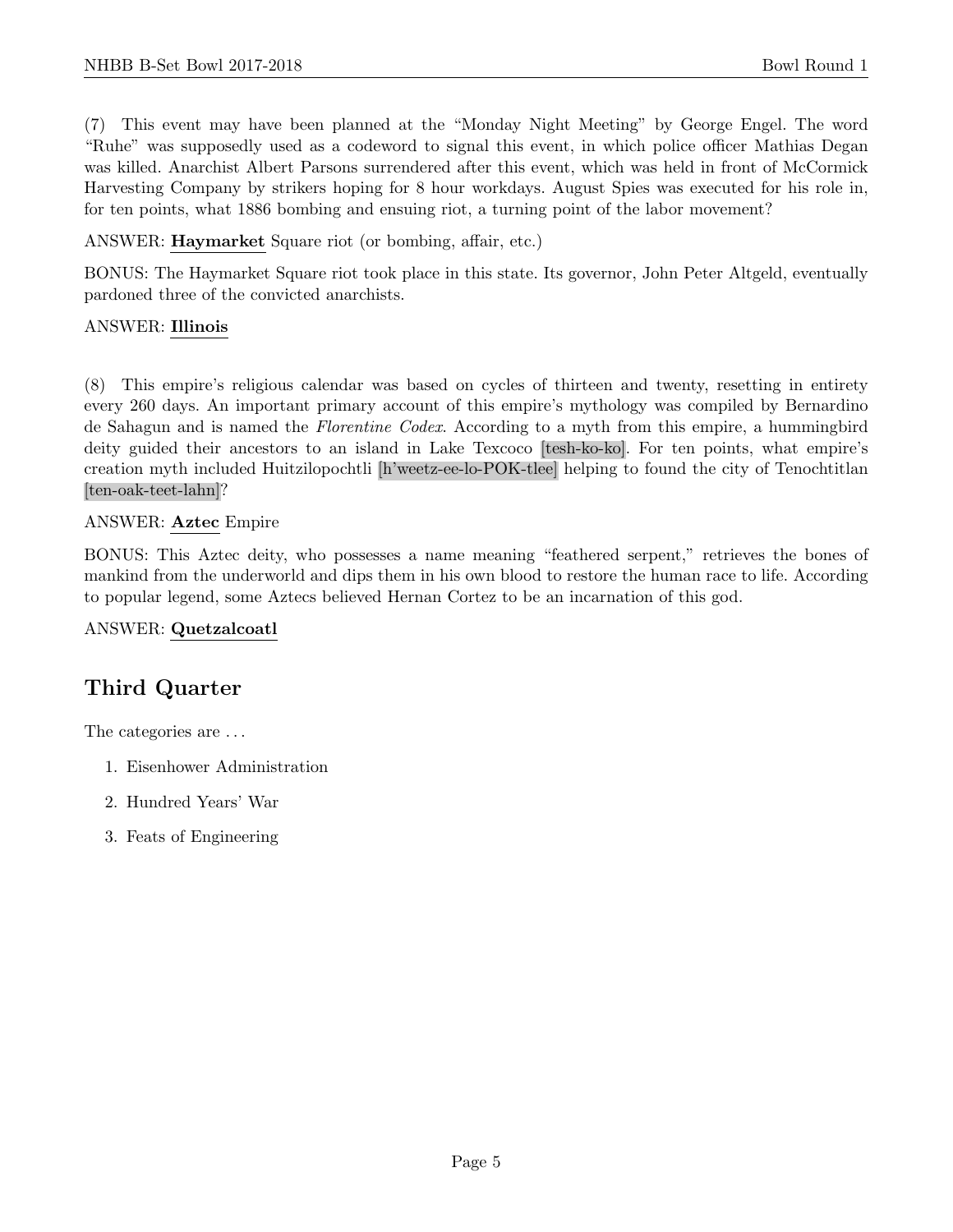Eisenhower Administration

Name the...

(1) Year in which Eisenhower first defeated Adlai Stevenson to become President.

## ANSWER: 1952

(2) Vice President under Eisenhower during both of his terms.

## ANSWER: Richard Milhous Nixon

(3) First Soviet satellite that launched the Space Race and led Eisenhower to create NASA.

## ANSWER: Sputnik I

(4) Complex whose "unwarranted influence" Eisenhower warned against in his farewell address.

ANSWER: military-industrial complex (prompt on partial answers)

(5) Amendment that limited Eisenhower to two terms, ratified under his predecessor.

ANSWER: 22nd Amendment to the US Constitution

(6) Surname of CIA director Allen and Secretary of State John Foster, who each served under Eisenhower.

## ANSWER: Dulles

(7) Senate Majority Leader with whom Eisenhower's administration negotiated, infamous for his namesake "treatment."

ANSWER: Lyndon Baines Johnson (accept LBJ; prompt on Johnson)

(8) Resolution that Congress passed at Eisenhower's urging that ended the First Taiwan Strait Crisis.

ANSWER: Formosa Resolution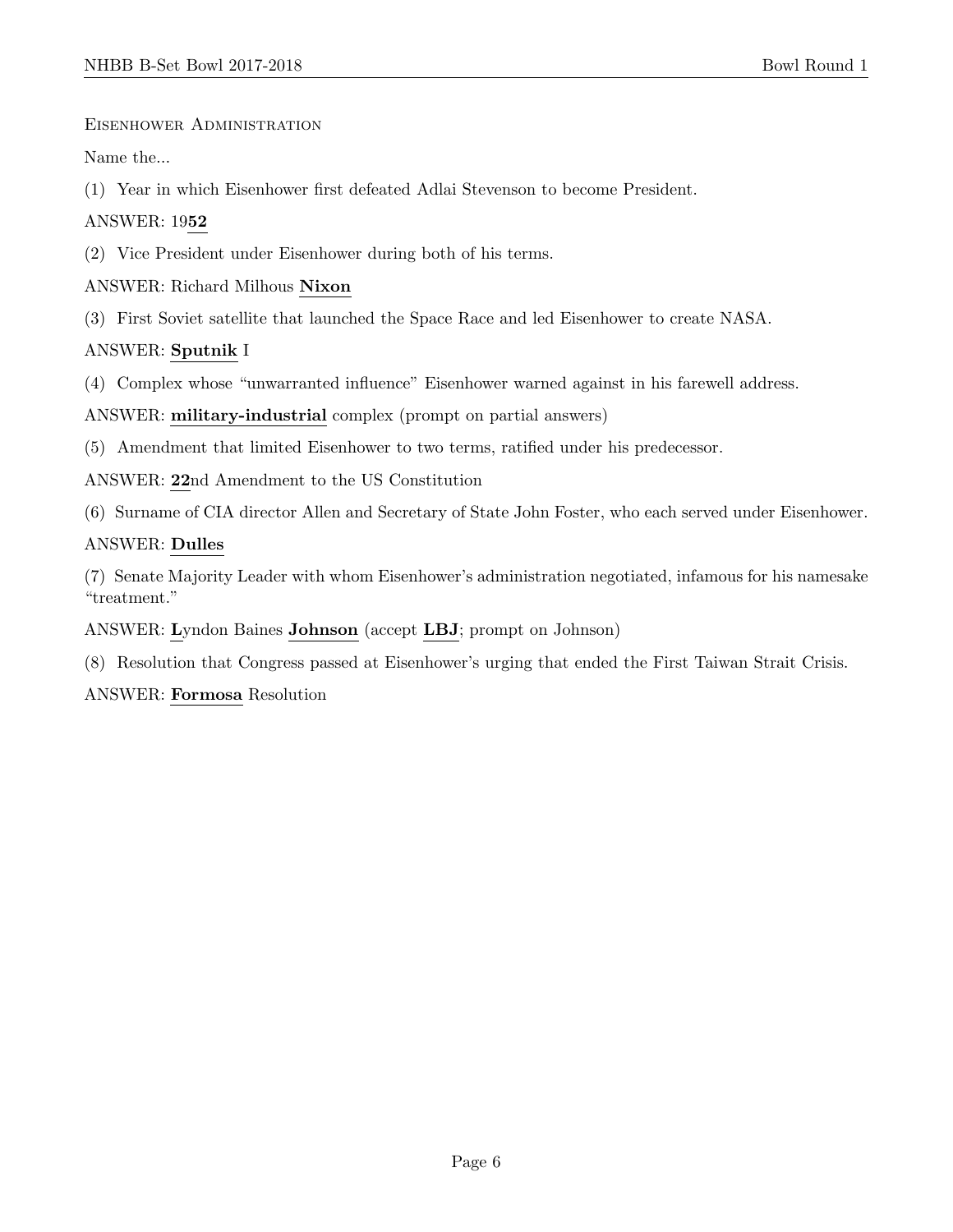Hundred Years' War

Name the...

(1) Country ruled by the Plantagenets that fought France in the war.

ANSWER: England (do not accept mention of the United Kingdom)

(2) Ruling house of the French during the war. It succeeded the House of Capet in 1328.

ANSWER: House of Valois ([val-wah], but be lenient)

(3) French peasant girl who helped relieve Orleans and was later burned at the stake.

ANSWER: Joan of Arc (or Jeanne d'Arc; prompt on Joan)

(4) City where Charles VII was crowned King of France in 1429, with the help of the aforementioned peasant girl.

ANSWER: Reims ([rem], but be lenient)

(5) Epidemic disease that struck Europe, weakening France before the Battle of Poitiers [pwa-tee-ay].

ANSWER: Black Death (accept bubonic plague or black plague; prompt on plague)

(6) 1346 battle, fought ten years before Poitiers, where English longbowmen first saw success.

ANSWER: Battle of Crecy

(7) City on the English Channel that was taken by the English after that battle.

ANSWER: Calais [cah-lay]

(8) 1340 naval battle fought in the Netherlands, giving England brief control of the sea.

ANSWER: Battle of Sluys [sloyce]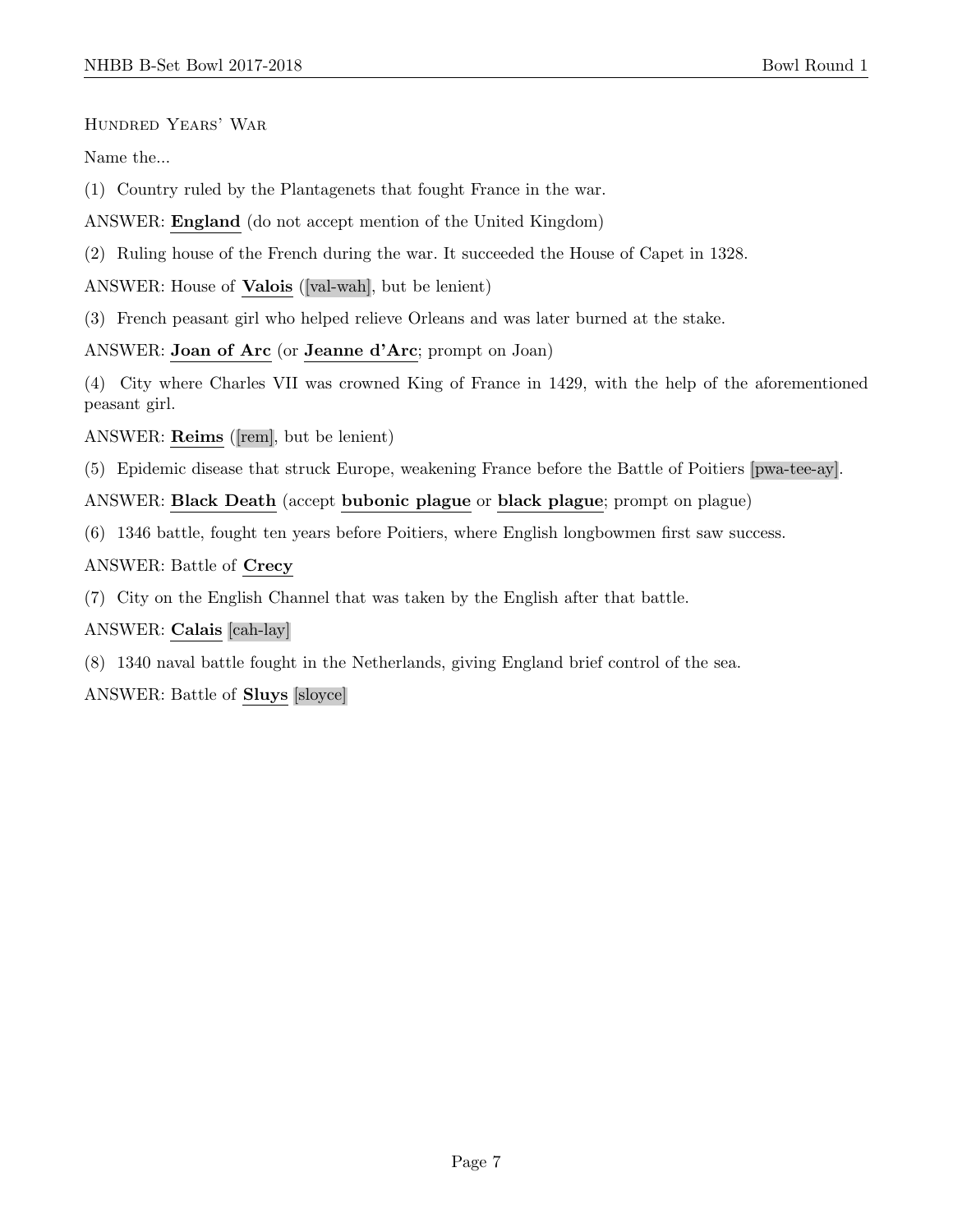## FEATS OF ENGINEERING

Name the...

(1) Ancient English ring monument whose components each weigh more than 20 tons.

# ANSWER: Stonehenge

(2) Type of engineering project mastered by the Romans to deliver water to its cities, such as Segovia.

# ANSWER: aqueducts

(3) Copper statue standing on Liberty Island in New York Harbor, built by Gustave Eiffel.

# ANSWER: Statue of Liberty (accept Liberty Enlightening the World)

(4) Babylonian king who ordered the building of the Hanging Gardens for his wife.

# ANSWER: Nebuchadnezzar II (or Nebuchadrezzar II)

(5) Type of Mesopotamian step-pyramid, a Great one of which was built in Ur.

# ANSWER: ziggurats

(6) Former church and mosque in Istanbul, designed by Isidore of Miletus, once the world's largest cathedral.

## ANSWER: Hagia Sophia

(7) Massive hydroelectric dam on the Yangtze River that once held the world record for most power generated.

## ANSWER: Three Gorges Dam

(8) Even more powerful dam, built on the Paran´a River, which splits its energy between Brazil and Paraguay.

ANSWER: Itaipu Dam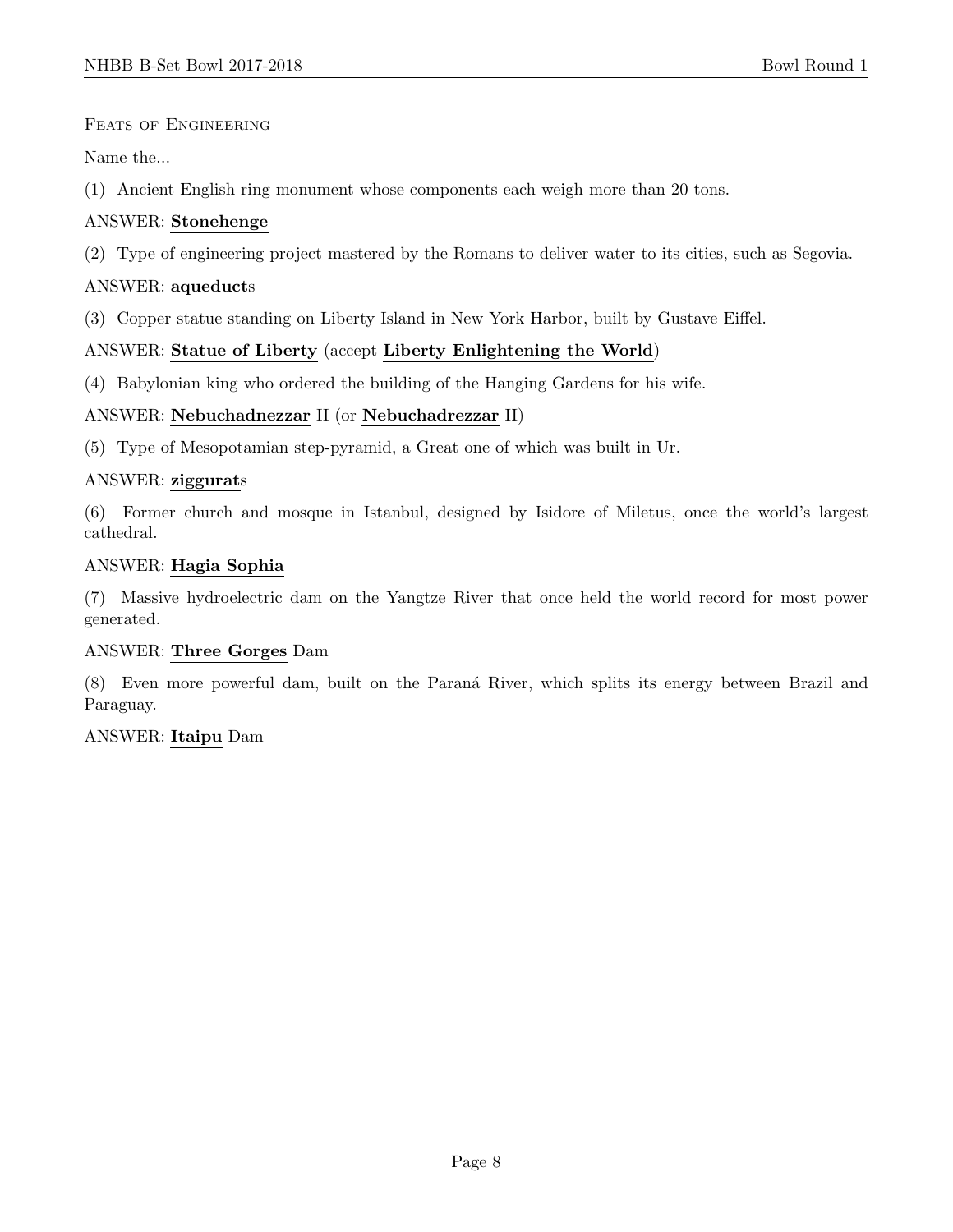# Fourth Quarter

(1) The winning side of this war controversially suffered non-battle casualties when Nelson Miles' soldiers ate spoiled "embalmed beef." The telegraphed instruction  $(+)$  "furnish the pictures and I'll furnish the war" allegedly helped prompt this conflict, as the (\*) yellow journalism of William Randolph Hearst raised tensions after the sinking of the USS Maine. Puerto Rico and Guam were ceded to the United States following, for ten points, what 1898 war against a European power that had controlled Cuba?

## ANSWER: Spanish-American War

(2) This student of Lentulus Batiatus lends his name to a 20th-century league co-founded by Karl Liebknecht. One subordinate of this man faced a major setback after being defeated by Publicola near Mount Garganus; that man, (+) Crixus was killed along with another of this man's allies, Oenomaus. This man was finally defeated at the Battle of Siler River, and after his death, many of his  $(*)$  followers were crucified along the Appian Way. For ten points, name this former gladiator who led a slave revolt against the Roman Republic.

#### ANSWER: Spartacus

(3) Description acceptable. Rupert Vance's 1932 work about The Human Geography of this location responded to a manifesto from defenders of this region titled I'll Take My Stand. John Crowe Ransom led a defense of this area against works like H.L. Mencken's "Sahara of the Bozart," which lampooned this region's alleged (+) intellectual backwardness. Like Harlem, this region enjoyed a literary "Renaissance," including authors like Robert Penn Warren and (\*) William Faulkner. For ten points, name this broad geographic area that underwent Reconstruction after the Civil War.

ANSWER: the American South ("the South" completes the title of the Vance work, but accept other answers like the Deep South, Dixieland, the former Confederacy; do not accept "the Confederacy," as all early clues are post-Civil War)

(4) This leader's administration included Marc Lalonde's highly unpopular National Energy Program. As Prime Minister, this man agreed to Roy McMurtry, Roy Romanow, and Jean Chretien's so-called "Kitchen Accord;" that agreement led to this man signing an 1982 act  $(+)$  patriating his country's constitution and granting his country sovereignty. This supporter of bilingualism cracked down on the  $(*)$  FLQ during the 1970 October Crisis. For ten points, name this two-time Liberal Prime Minister of Canada and father of Canada's current PM, Justin.

ANSWER: Pierre Trudeau (accept Joseph Philippe Pierre Yves Elliott Trudeau; prompt on Trudeau)

(5) Architects combined Baroque and Gothic styles to create this city's "Seven Sister" skyscrapers under the direction of Boris Iofan, who also designed a neoclassical palace that would have been built over the demolished Cathedral of Christ the (+) Saviour. An architect working in this city was blinded so he could never design anything as beautiful as his work on St. (\*) Basil's Cathedral. In the 20th century, tanks commemorated the October Revolution with parades in Red Square in, for ten points, what capital of Russia?

ANSWER: Moscow